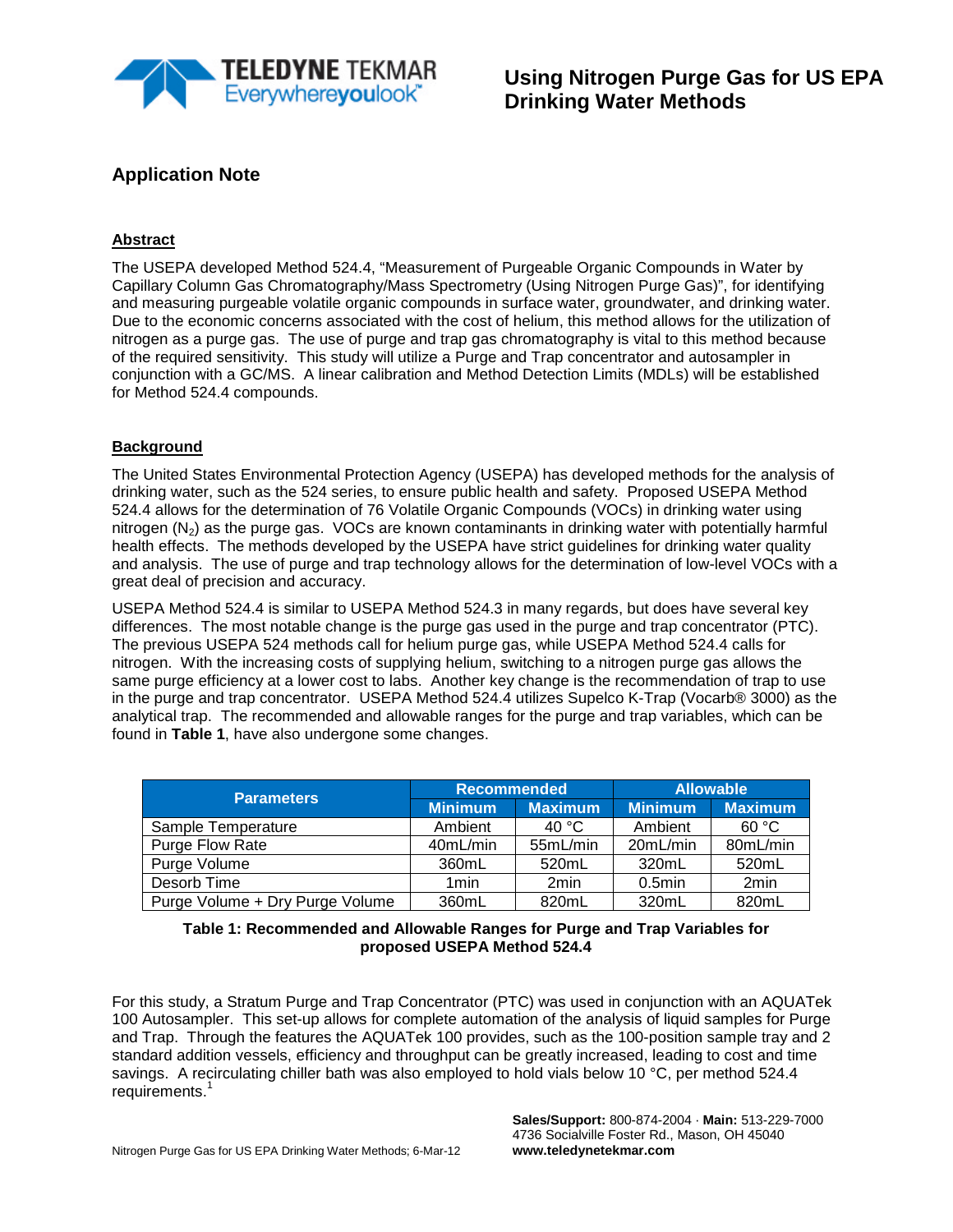

Utilizing an Agilent 7890A GC System/5975 inert XL MSD with Triple Axis Detector, calibrations and Minimum Reporting Levels (MRLs) were determined for the full list of compounds. A 5mL purge volume was used and requirements of the Initial Demonstration of Capability (IDC) for USEPA Method 524.41 were met.

#### **Methodology/Procedure**

The Stratum PTC and AQUATek 100 Autosampler equipped with chiller were coupled to an Agilent 7890A GC System/5975C with Triple Axis Detector for analysis. Supelco's Vocarb® 3000 (K-Trap) trap was used as the analytical trap. The GC was configured with a J&W DB-624 20m x 0.18mm x 1.0um column. **Tables 2 and 3** outline the GC/MS conditions. **Table 4** outlines the Purge and Trap parameters.

A calibration curve was evaluated from 0.5ppb to 50ppb and MRLs were determined by running seven replicate samples at 0.5 ppb. All samples analyzed for the curve, blanks, and MRLs, were prepared as required by USEPA Method 524.4 using 5g/L maleic acid and 0.625g/L ascorbic acid as preservatives.

| <b>GC Parameters</b> |                                                                                            |  | <b>MS Parameters</b>   |                                  |  |  |  |
|----------------------|--------------------------------------------------------------------------------------------|--|------------------------|----------------------------------|--|--|--|
| GC:                  | Agilent 7890A                                                                              |  | MSD:                   | Agilent 5975C w/TAD              |  |  |  |
| Column:              | J&W DB-624 20m x 0.18mm x 1.0um                                                            |  | Source:                | 250 °C                           |  |  |  |
| Oven Program:        | 35 °C for 3.00min, to 100 °C at 10 °C/min,<br>for 0min, to 240 °C at 25 °C/min for 1.33min |  | Quad:                  | 200 °C                           |  |  |  |
| Inlet:               | 220 °C                                                                                     |  | Solvent Delay:         | $0.5$ min                        |  |  |  |
| Column Flow:         | 1.0mL/min                                                                                  |  | Scan Range:            | 35-300m/z from 0 to 14.3min      |  |  |  |
| Gas:                 | Helium                                                                                     |  | Scans:                 | 5.19 scans/sec from 0 to 14.3min |  |  |  |
| Pressure:            | 19.752psi                                                                                  |  | Threshold:             | 300                              |  |  |  |
| Split Ratio:         | 50:1                                                                                       |  | MS Transfer Line Temp: | 230 °C                           |  |  |  |

| <b>GC Parameters</b>                                                                       | <b>MS Parameters</b>   |                                  |  |  |
|--------------------------------------------------------------------------------------------|------------------------|----------------------------------|--|--|
| Agilent 7890A                                                                              | MSD.                   | Agilent 5975C w/TAD              |  |  |
| J&W DB-624 20m x 0.18mm x 1.0um                                                            | Source:                | 250 °C                           |  |  |
| 35 °C for 3.00min, to 100 °C at 10 °C/min,<br>for 0min, to 240 °C at 25 °C/min for 1.33min | Quad:                  | 200 °C                           |  |  |
| 220 °C                                                                                     | Solvent Delay:         | $0.5$ min                        |  |  |
| 1.0mL/min                                                                                  | Scan Range:            | 35-300m/z from 0 to 14.3min      |  |  |
| Helium                                                                                     | Scans:                 | 5.19 scans/sec from 0 to 14.3min |  |  |
| 19.752psi                                                                                  | Threshold:             | 300                              |  |  |
| 50:1                                                                                       | MS Transfer Line Temp: | 230 °C                           |  |  |

*Tables 2 & 3: GC and MSD Parameters*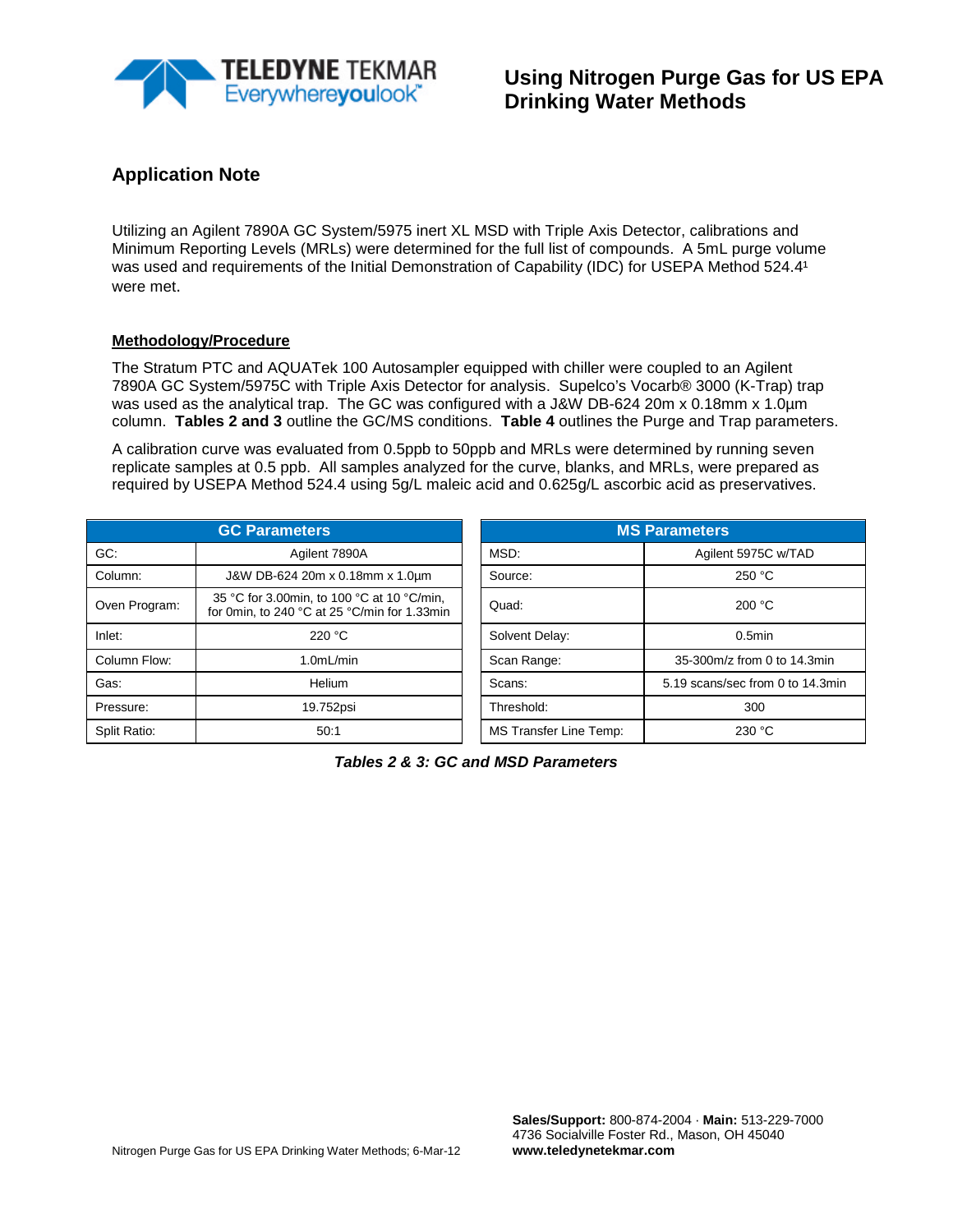

| <b>Stratum PTC and AQUATek 100 Parameters</b> |                |                            |                        |  |  |  |  |  |  |  |
|-----------------------------------------------|----------------|----------------------------|------------------------|--|--|--|--|--|--|--|
| <b>Variable</b>                               | <b>Value</b>   | <b>Variable</b>            | <b>Value</b>           |  |  |  |  |  |  |  |
| Pressurize Time                               | $0.25$ min     | <b>Purge Time</b>          | 6.00                   |  |  |  |  |  |  |  |
| Sample Transfer Time                          | $0.50$ min     | Purge Temp                 | 20 °C                  |  |  |  |  |  |  |  |
| Rinse Loop Time                               | $0.50$ min     | <b>Purge Flow</b>          | 60mL/min               |  |  |  |  |  |  |  |
| Sweep Needle Time                             | $0.30$ min     | Dry Purge Time             | $2.00$ min             |  |  |  |  |  |  |  |
| <b>Bake Rinse</b>                             | On             | Dry Purge Temp             | 30 °C                  |  |  |  |  |  |  |  |
| <b>Bake Rinse Cycles</b>                      | 1              | Dry Purge Flow             | 100mL/min              |  |  |  |  |  |  |  |
| <b>Bake Rinse Drain Time</b>                  | $0.50$ min     | <b>GC Start</b>            | <b>Start of Desorb</b> |  |  |  |  |  |  |  |
| Presweep Time                                 | $0.35$ min     | <b>Desorb Preheat Temp</b> | 250 °C                 |  |  |  |  |  |  |  |
| <b>Water Temp</b>                             | 90 °C          | Desorb Drain               | <b>On</b>              |  |  |  |  |  |  |  |
| Valve Oven Temp                               | 150 °C         | Desorb Time                | 1.00min                |  |  |  |  |  |  |  |
| <b>Transfer Line Temp</b>                     | 150 °C         | Desorb Temp                | 250 °C                 |  |  |  |  |  |  |  |
| Sample Mount Temp                             | $90^{\circ}$ C | <b>Desorb Flow</b>         | 300mL/min              |  |  |  |  |  |  |  |
| Purge ready Temp                              | $35^{\circ}$ C | <b>Bake Time</b>           | 2.00 min               |  |  |  |  |  |  |  |
| <b>Condenser Ready Temp</b>                   | $40^{\circ}$ C | <b>Bake Temp</b>           | $280^{\circ}$ C        |  |  |  |  |  |  |  |
| <b>Condenser Purge Temp</b>                   | $20^{\circ}$ C | <b>Bake Flow</b>           | 400mL/min              |  |  |  |  |  |  |  |
| <b>Standby Flow</b>                           | 10mL/min       | <b>Condenser Bake Temp</b> | $200^{\circ}$ C        |  |  |  |  |  |  |  |
| Pre-Purge Time                                | $0.5$ min      |                            |                        |  |  |  |  |  |  |  |
| <b>Pre-Purge Flow</b>                         | 40.0mL/min     |                            |                        |  |  |  |  |  |  |  |

*Table 4: Stratum PTC and AQUATek 100 Parameters (Stratum PTC Parameters are in Blue)*

#### **Results**

The calibration curve was prepared from 7 standards from 0.5 to 50 ppb prepared from a 50ppm stock standard. **Figure 1** shows a TIC of a mid range standard with an insert illustrating extracted ions for the six light gases. Calibration curves were generated for all compounds listed in USEPA Method 524.4 using a quadratic regression with inverse concentration weighting. A passing calibration curve must demonstrate that the lowest standard calculates to ±50% of the true values and all other points must calculate to ±30% of the true value. The quadratic regression values ( $r^2$ ) are shown in the first column of **Table 5**.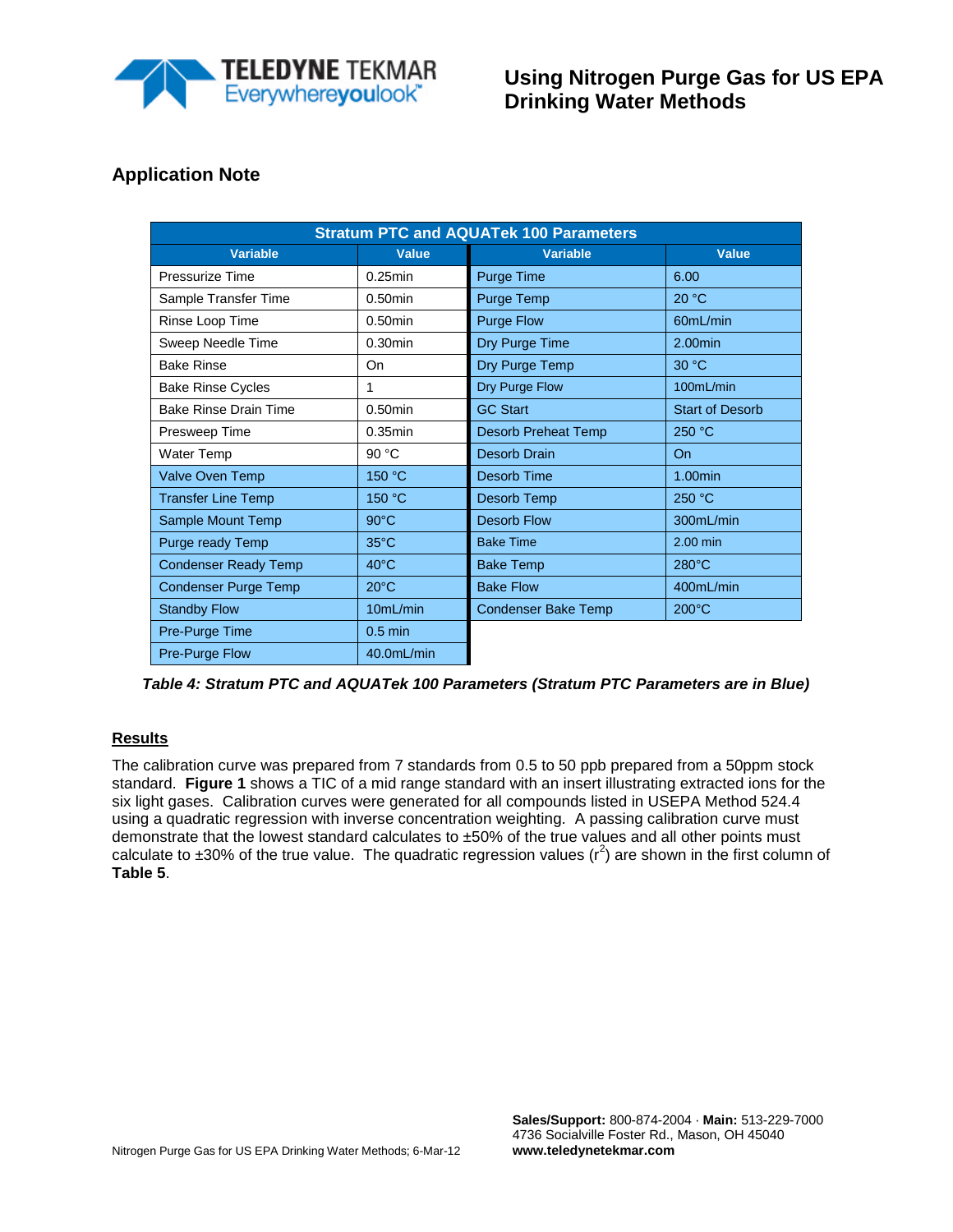

**Using Nitrogen Purge Gas for US EPA Drinking Water Methods**



## **Application Note**

**Figure 1: TIC of a 20ppb standard for the proposed USEPA Method 524.4. The insert illustrates the six light gases: Dichlorofluoromethane (A), Chlorodifluoromethane (B), Chloromethane (C), Vinyl Chloride (D), 1,3-Butadiene (E), Bromomethane (F).**

The Minimum Reporting Level (MRL) is the minimum concentration that can be reported by a laboratory. This value must be no lower than the lowest calibration standard for each point. The MRLs were established for the USEPA compounds by running seven samples at a concentration 0.5ppb and evaluated as required by the proposed USEPA Method 524.4. A passing MRL has an Upper Prediction Interval of Results (PIR) ≤150% and a Lower PIR ≥50%. The Results of the MRL analysis can be seen in **Table 5**.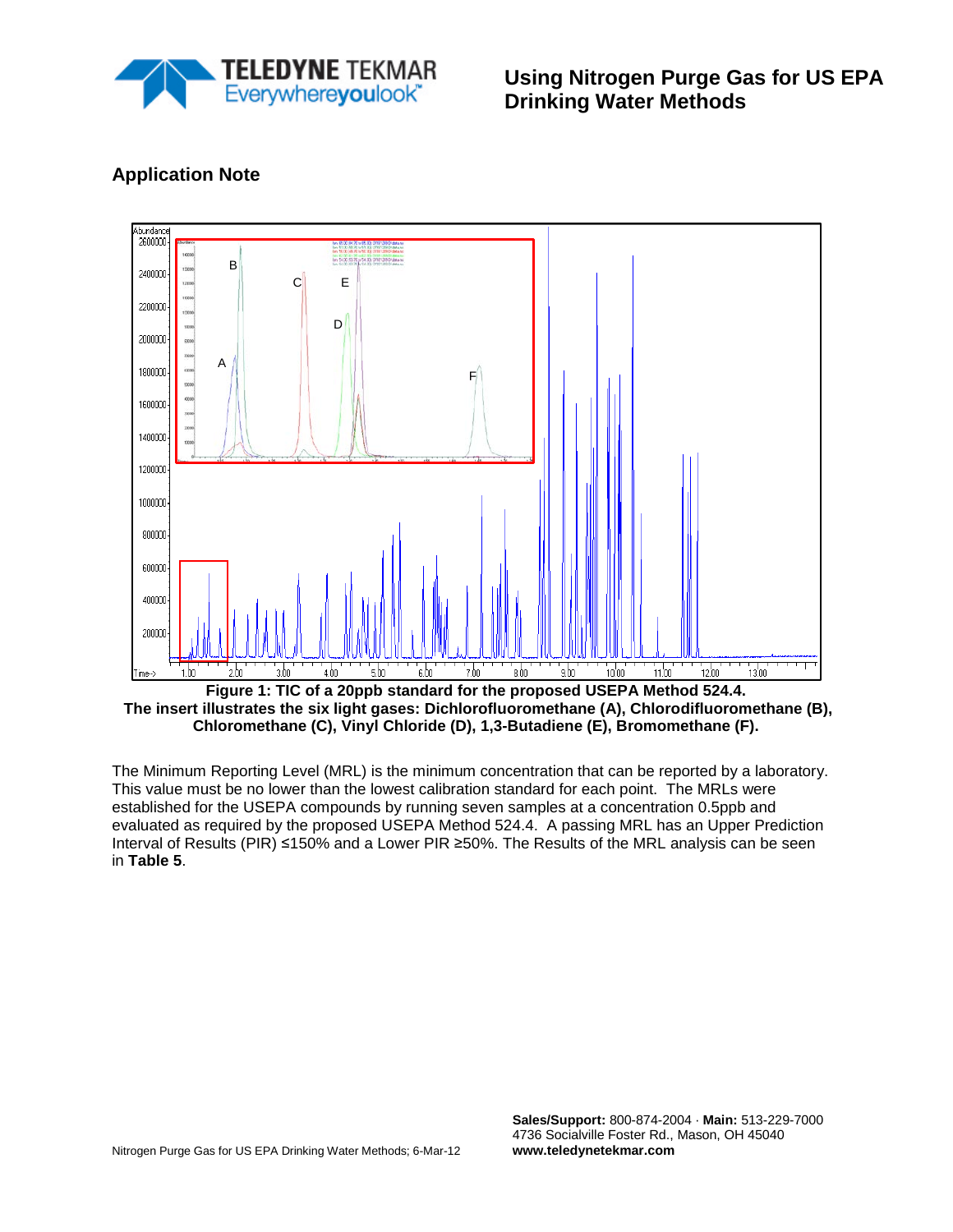

# **Using Nitrogen Purge Gas for US EPA Drinking Water Methods**

# **Application Note**

| Compound                 | Quadratic<br>Regression<br>Factor | <b>Spike</b><br>Conc.<br>(ppb) | Std.<br>Dev.<br>(ppb) | Mean<br>Compound<br>Response<br>(ppb) | <b>Half</b><br>Range of<br>Prediction<br>Interval<br>(ppb) | Low PIR<br>(%<br>Recovery)<br>≥50% | Pass/<br>Fail | <b>Upper PIR</b><br>(%<br>Recovery)<br>≤150% | Pass/<br>Fail |
|--------------------------|-----------------------------------|--------------------------------|-----------------------|---------------------------------------|------------------------------------------------------------|------------------------------------|---------------|----------------------------------------------|---------------|
| Dichlorodifluoromethane  | 0.9996                            | 0.50                           | 0.04                  | 0.49                                  | 0.14                                                       | 70.29                              | pass          | 126.28                                       | pass          |
| Chlorodifluoromethane    | 0.9999                            | 0.50                           | 0.02                  | 0.47                                  | 0.06                                                       | 81.86                              | pass          | 107.28                                       | pass          |
| Chloromethane            | 0.9998                            | 0.50                           | 0.02                  | 0.44                                  | 0.07                                                       | 73.59                              | pass          | 103.55                                       | pass          |
| vinyl chloride           | 0.9998                            | 0.50                           | 0.03                  | 0.52                                  | 0.10                                                       | 83.74                              | pass          | 125.40                                       | pass          |
| 1,3-Butadiene            | 0.9996                            | 0.50                           | 0.04                  | 0.50                                  | 0.15                                                       | 70.70                              | pass          | 129.30                                       | pass          |
| Bromomethane             | 0.9996                            | 0.50                           | 0.02                  | 0.41                                  | 0.07                                                       | 66.94                              | pass          | 96.49                                        | pass          |
| Trichlorofluoromethane   | 0.9957                            | 0.50                           | 0.03                  | 0.56                                  | 0.13                                                       | 85.66                              | pass          | 137.20                                       | pass          |
| Diethyl Ether            | 0.9998                            | 0.50                           | 0.02                  | 0.51                                  | 0.09                                                       | 83.29                              | pass          | 119.57                                       | pass          |
| 1,1-Dichloroethene       | 0.9998                            | 0.50                           | 0.02                  | 0.47                                  | 0.10                                                       | 73.63                              | pass          | 113.22                                       | pass          |
| Carbon Disulfide         | 0.9999                            | 0.50                           | 0.03                  | 0.51                                  | 0.10                                                       | 81.74                              | pass          | 123.40                                       | pass          |
| Methyl Iodide            | 0.9989                            | 0.50                           | 0.02                  | 0.57                                  | 0.07                                                       | 99.51                              | pass          | 129.06                                       | pass          |
| Allyl Chloride           | 0.9998                            | 0.50                           | 0.03                  | 0.47                                  | 0.12                                                       | 68.89                              | pass          | 118.54                                       | pass          |
| Methylene Chloride       | 0.9995                            | 0.50                           | 0.03                  | 0.46                                  | 0.13                                                       | 64.86                              | pass          | 118.00                                       | pass          |
| trans-1,2-Dichloroethene | 0.9998                            | 0.50                           | 0.02                  | 0.50                                  | 0.09                                                       | 80.92                              | pass          | 117.37                                       | pass          |
| Methyl Acetate           | 0.9999                            | 0.50                           | 0.02                  | 0.51                                  | 0.08                                                       | 86.82                              | pass          | 117.18                                       | pass          |
| <b>MTBE</b>              | 0.9997                            | 0.50                           | 0.02                  | 0.52                                  | 0.06                                                       | 91.16                              | pass          | 115.13                                       | pass          |
| <b>TBA</b>               | 0.9999                            | 0.50                           | 0.03                  | 0.50                                  | 0.11                                                       | 77.62                              | pass          | 121.24                                       | pass          |
| Diisopropylether         | 0.9994                            | 0.50                           | 0.01                  | 0.55                                  | 0.06                                                       | 99.78                              | pass          | 121.93                                       | pass          |
| 1,1-Dichloroethane       | 0.9998                            | 0.50                           | 0.02                  | 0.48                                  | 0.08                                                       | 80.82                              | pass          | 111.18                                       | pass          |
| <b>ETBE</b>              | 0.9996                            | 0.50                           | 0.01                  | 0.53                                  | 0.03                                                       | 98.91                              | pass          | 111.38                                       | pass          |
| cis-1,2-Dichloroethene   | 0.9998                            | 0.50                           | 0.04                  | 0.51                                  | 0.18                                                       | 66.36                              | pass          | 136.49                                       | pass          |
| Bromochloromethane       | 0.9994                            | 0.50                           | 0.02                  | 0.51                                  | 0.09                                                       | 83.70                              | pass          | 120.30                                       | pass          |
| Tetrahydrofuran          | 0.9976                            | 0.50                           | 0.02                  | 0.64                                  | 0.09                                                       | 109.74                             | pass          | 145.69                                       | pass          |
| Chloroform               | 1.0000                            | 0.50                           | 0.01                  | 0.49                                  | 0.04                                                       | 91.12                              | pass          | 106.59                                       | pass          |
| 1,1,1-Trichloroethane    | 0.9998                            | 0.50                           | 0.01                  | 0.49                                  | 0.06                                                       | 87.78                              | pass          | 109.93                                       | pass          |
| Carbon Tetrachloride     | 0.9999                            | 0.50                           | 0.02                  | 0.50                                  | 0.06                                                       | 87.24                              | pass          | 112.19                                       | pass          |
| 1-Chlorobutane           | 0.9998                            | 0.50                           | 0.03                  | 0.52                                  | 0.10                                                       | 82.24                              | pass          | 124.04                                       | pass          |
| 1,1-Dichloropropene      | 0.9998                            | 0.50                           | 0.02                  | 0.52                                  | 0.09                                                       | 87.22                              | pass          | 122.50                                       | pass          |
| Benzene                  | 0.9996                            | 0.50                           | 0.02                  | 0.52                                  | 0.07                                                       | 90.23                              | pass          | 118.34                                       | pass          |
| <b>TAME</b>              | 0.9993                            | 0.50                           | 0.01                  | 0.54                                  | 0.03                                                       | 102.24                             | pass          | 113.18                                       | pass          |
| 1,2-Dichloroethane       | 0.9998                            | 0.50                           | 0.02                  | 0.50                                  | 0.07                                                       | 84.94                              | pass          | 114.49                                       | pass          |

**Sales/Support:** 800-874-2004 · **Main:** 513-229-7000 4736 Socialville Foster Rd., Mason, OH 45040 **www.teledynetekmar.com**

Nitrogen Purge Gas for US EPA Drinking Water Methods; 6-Mar-12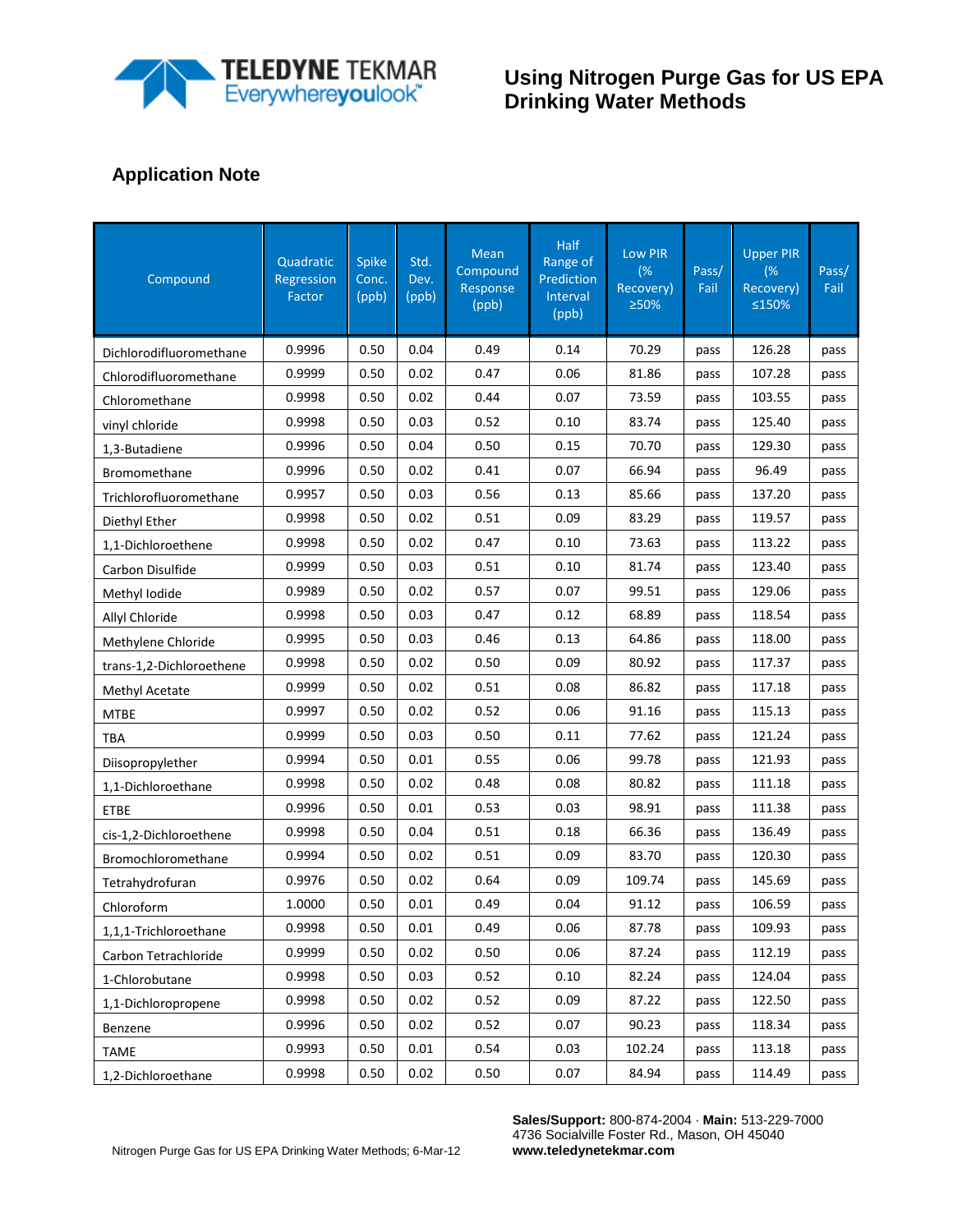

# **Using Nitrogen Purge Gas for US EPA Drinking Water Methods**

# **Application Note**

| Trichloroethene           | 0.9998 | 0.50 | 0.03     | 0.50 | 0.14 | 72.84  | pass | 128.30 | pass |
|---------------------------|--------|------|----------|------|------|--------|------|--------|------|
| t-Amyl Ethyl Ether        | 0.9991 | 0.50 | 0.01     | 0.54 | 0.05 | 97.06  | pass | 117.23 | pass |
| 1,2-Dichloropropane       | 0.9999 | 0.50 | 0.02     | 0.50 | 0.08 | 83.39  | pass | 114.90 | pass |
| Dibromomethane            | 0.9994 | 0.50 | 0.02     | 0.64 | 0.09 | 111.22 | pass | 146.50 | pass |
| Bromodichloromethane      | 0.9998 | 0.50 | 0.01     | 0.53 | 0.06 | 94.79  | pass | 117.21 | pass |
| cis-1,3-Dichloropropene   | 0.9994 | 0.50 | 0.03     | 0.52 | 0.13 | 78.23  | pass | 131.48 | pass |
| Toluene                   | 0.9995 | 0.50 | 0.01     | 0.54 | 0.04 | 98.61  | pass | 116.25 | pass |
| trans-1,3-Dichloropropene | 0.9998 | 0.50 | 0.03     | 0.55 | 0.10 | 90.12  | pass | 130.46 | pass |
| 1,1,2-Trichloroethane     | 0.9999 | 0.50 | 0.02     | 0.51 | 0.09 | 83.86  | pass | 121.28 | pass |
| Ethyl Methacrylate        | 0.9991 | 0.50 | 0.01     | 0.59 | 0.03 | 111.44 | pass | 123.42 | pass |
| Tetrachloroethene         | 0.9998 | 0.50 | $0.01\,$ | 0.50 | 0.05 | 90.08  | pass | 109.34 | pass |
| 1,3-Dichloropropane       | 0.9999 | 0.50 | 0.02     | 0.52 | 0.10 | 85.31  | pass | 123.83 | pass |
| Dibromochloromethane      | 0.9999 | 0.50 | 0.02     | 0.52 | 0.08 | 88.24  | pass | 119.18 | pass |
| 1,2-Dibromoethane         | 0.9998 | 0.50 | 0.01     | 0.55 | 0.04 | 101.24 | pass | 118.19 | pass |
| Chlorobenzene             | 0.9996 | 0.50 | 0.01     | 0.53 | 0.06 | 94.71  | pass | 118.43 | pass |
| ethylbenzene              | 0.9992 | 0.50 | 0.01     | 0.55 | 0.04 | 101.24 | pass | 118.19 | pass |
| 1,1,1,2-Tetrachloroethane | 0.9997 | 0.50 | 0.02     | 0.53 | 0.08 | 90.82  | pass | 121.18 | pass |
| M & P Xylene              | 0.9989 | 0.50 | $0.01\,$ | 0.58 | 0.04 | 109.03 | pass | 124.11 | pass |
| O Xylene                  | 0.9991 | 0.50 | 0.01     | 0.57 | 0.03 | 106.91 | pass | 119.38 | pass |
| Styrene                   | 0.9986 | 0.50 | 0.01     | 0.60 | 0.05 | 110.85 | pass | 129.15 | pass |
| Bromoform                 | 0.9999 | 0.50 | 0.03     | 0.53 | 0.13 | 80.14  | pass | 130.15 | pass |
| isopropylbenzene          | 0.9992 | 0.50 | 0.01     | 0.58 | 0.04 | 107.87 | pass | 125.84 | pass |
| Bromobenzene              | 0.9999 | 0.50 | 0.02     | 0.51 | 0.06 | 89.89  | pass | 114.11 | pass |
| 1,1,2,2-Tetrachloroethane | 1.0000 | 0.50 | 0.02     | 0.52 | 0.07 | 90.27  | pass | 117.73 | pass |
| n-Propylbenzene           | 0.9995 | 0.50 | $0.01\,$ | 0.57 | 0.04 | 104.16 | pass | 122.13 | pass |
| 1,2,3-Trichloropropane    | 0.9999 | 0.50 | 0.02     | 0.49 | 0.09 | 80.31  | pass | 116.26 | pass |
| 2-Chlorotoluene           | 0.9998 | 0.50 | 0.02     | 0.54 | 0.08 | 92.15  | pass | 123.85 | pass |
| 1,3,5-Trimethylbenzene    | 0.9991 | 0.50 | 0.01     | 0.58 | 0.06 | 104.11 | pass | 127.32 | pass |
| Pentachloroethane         | 1.000  | 0.50 | 0.04     | 0.53 | 0.18 | 70.85  | pass | 141.15 | pass |
| 4-Chlorotoluene           | 0.9994 | 0.50 | 0.02     | 0.54 | 0.07 | 94.27  | pass | 121.73 | pass |
| tert Butyl Benzene        | 0.9981 | 0.50 | 0.01     | 0.50 | 0.03 | 94.82  | pass | 105.76 | pass |
| 1,2,4-Trimethylbenzene    | 0.9992 | 0.50 | 0.01     | 0.58 | 0.04 | 106.61 | pass | 124.25 | pass |
| sec-Butylbenzene          | 0.9992 | 0.50 | 0.01     | 0.55 | 0.04 | 102.07 | pass | 117.93 | pass |
| 4-Isopropyltoluene        | 0.9989 | 0.50 | 0.02     | 0.60 | 0.06 | 107.89 | pass | 132.11 | pass |
| 1,2-Dichlorobenzene       | 0.9997 | 0.50 | 0.02     | 0.52 | 0.06 | 91.24  | pass | 116.19 | pass |
| 1,3-Dichlorobenzene       | 0.9998 | 0.50 | $0.01\,$ | 0.52 | 0.04 | 95.75  | pass | 113.39 | pass |

**Sales/Support:** 800-874-2004 · **Main:** 513-229-7000 4736 Socialville Foster Rd., Mason, OH 45040 **www.teledynetekmar.com**

Nitrogen Purge Gas for US EPA Drinking Water Methods; 6-Mar-12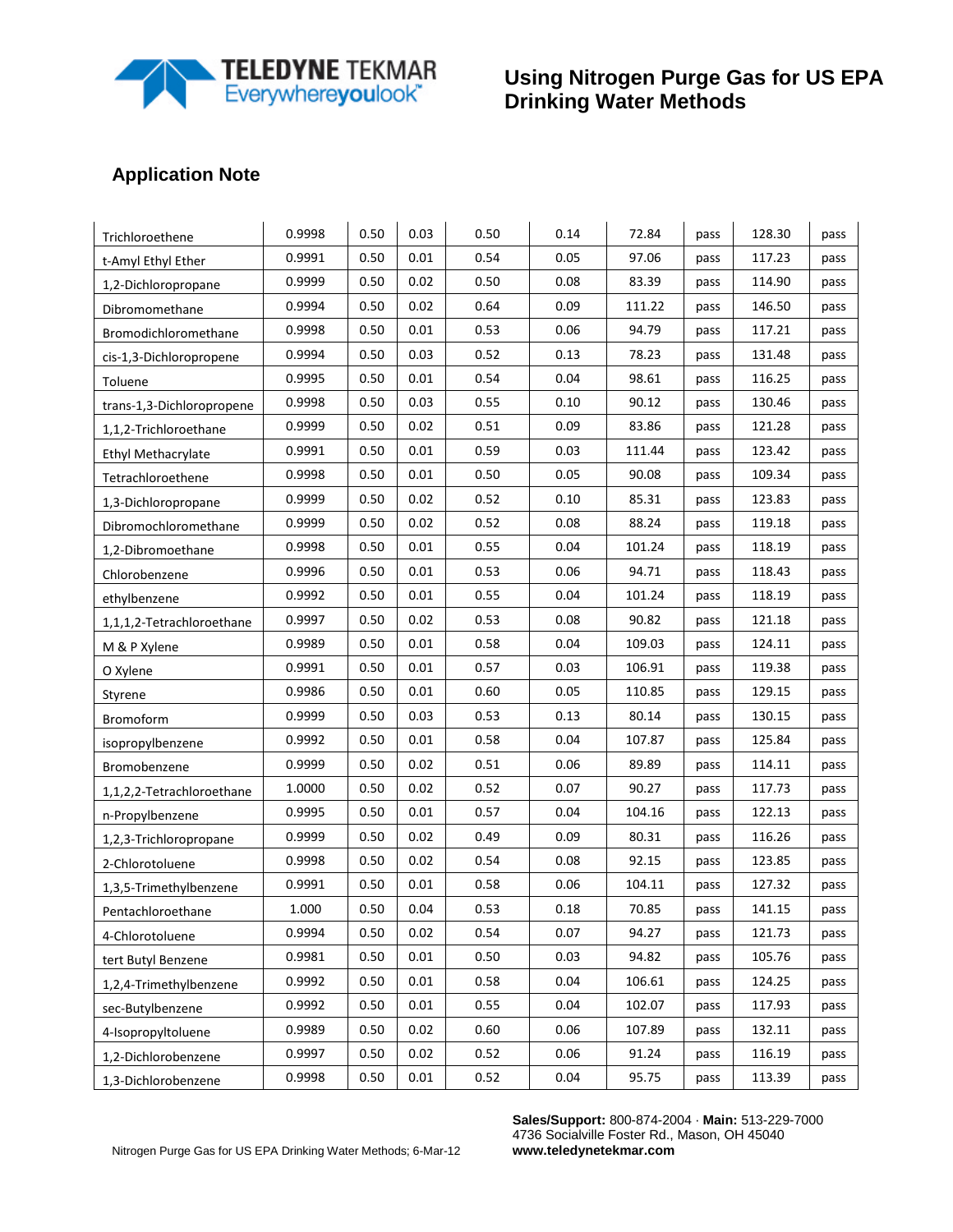

| 1,4-Dichlorobenzene             | 0.9997 | 0.50 | 0.02 | 0.50 | 0.07 | 86.23  | pass | 114.34 | pass |
|---------------------------------|--------|------|------|------|------|--------|------|--------|------|
| n-Butylbenzene                  | 0.9991 | 0.50 | 0.01 | 0.57 | 0.03 | 107.44 | pass | 119.42 | pass |
| Hexachloroethane                | 0.9995 | 0.50 | 0.04 | 0.55 | 0.16 | 78.30  | pass | 141.70 | pass |
| 1,2-Dibromo-3-<br>Chloropropane | 0.9999 | 0.50 | 0.04 | 0.54 | 0.15 | 77.87  | pass | 136.98 | pass |
| 1,2,4-Trichlorobenzene          | 0.9995 | 0.50 | 0.01 | 0.54 | 0.04 | 99.81  | pass | 116.76 | pass |
| Hexachlorobutadiene             | 0.9996 | 0.50 | 0.02 | 0.52 | 0.09 | 84.72  | pass | 122.14 | pass |
| Naphthalene                     | 0.9987 | 0.50 | 0.01 | 0.62 | 0.05 | 114.85 | pass | 133.15 | pass |
| 1,2,3-Trichlorobenzene          | 0.9993 | 0.50 | 0.01 | 0.59 | 0.04 | 109.87 | pass | 127.84 | pass |

**Table 5: Calibration and MRL Data for proposed USEPA Method 524.4**

In addition to the calibration curve and the MRLs, samples were collected from local tap water sources to be analyzed. 40mL vials containing the required preservatives (200mg maleic acid and 25mg ascorbic acid) were filled with tap water from Centerville, Deerfield Township, Deer Park, and Mason, OH. These samples were stored in the refrigerator overnight and analyzed using USEPA Method 524.4 to determine the VOCs present in each drinking water source. **Figure 2** illustrates a Total Ion Chromatogram (TIC) of a drinking water sample. Only trihalomethanes (THMs) were observed in these drinking water samples. The USEPA regulations limit the total THM concentrations to below 80ppb because of possible liver, kidney or central nervous system problems and/or increased risk of cancer with long –term exposure. **Chart 1** illustrates the results.



**Figure 2: TIC of a Drinking Water Sample from Deerfield Township, Ohio.**

**Sales/Support:** 800-874-2004 · **Main:** 513-229-7000 4736 Socialville Foster Rd., Mason, OH 45040 **www.teledynetekmar.com**